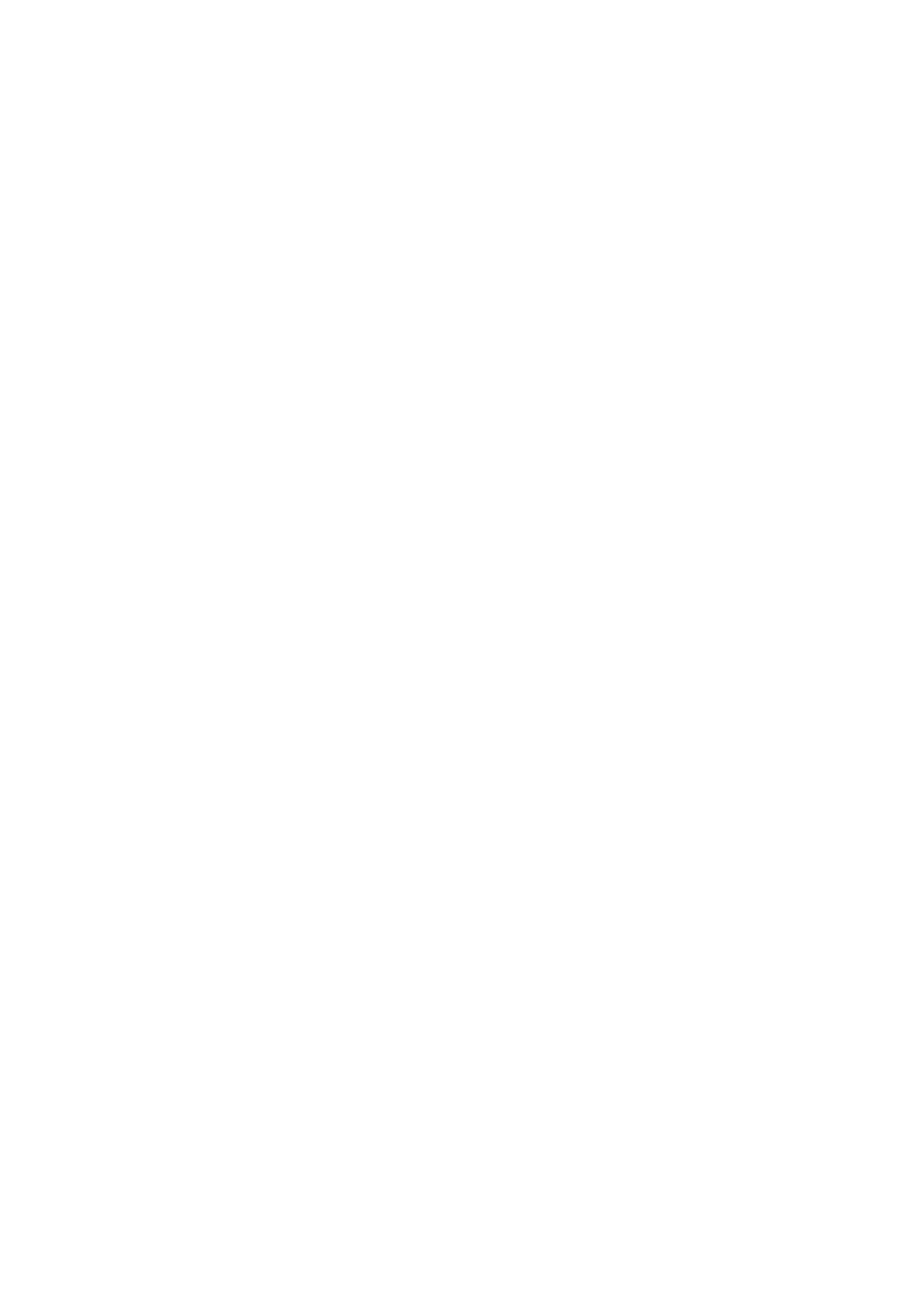# introduction

Of course, where else? In this piece we'll be looking at AI technologies mostly from the perspective of the humanities. More precisely, we'll be looking at what the use of AI can teach us about ourselves and our communities, and how society and public policy might benefit from the advent of more and better instruments to set priorities, understand preconceptions, suggest courses of action and evaluate results.

<span id="page-2-2"></span>The highly visible, and much discussed applications of AI in advertisement and surveillance have a huge impact, of course, on the structure and functioning of our societies, and not necessarily for the better<sup>[1](#page-2-0)</sup>. In fact they help spark the sentiment of a 'race' we have to participate in, or have already lost, without much (or any) consideration for the goal or direction of that race, other than achieving technical supremacy (and world domination). With the advice given to policy makers: "join the race or get left behind," we're missing the point altogether. A race towards more economic growth and unsustainable consumption or more effective state control is not a race we as citizens need to participate in. Instead we'll be looking at these technologies with a designing purpose; where and how we can exploit the sometimes almost unreasonable effectiveness of some of these techniques to work on better versions of ourselves, our institutions and our societies. Value-driven, open and inclusive design will help to define 'better' to have an operational meaning in the relevant application context and for the relevant stakeholders.

There's no clear picture or map of where current AI technology is deployed, in which domains and with what results or effectiveness. We cannot draw a clear line between traditional business intelligence, statistical analysis, data-driven decision making and what we currently mean by AI. It is clear, however, that huge strides have been made in various vertical domains in the last decade. In military applications, we presume, in geological surveys, financial services, in medical diagnosis, and, not to forget, in assistive applications (from translation and Alexa to sports- and weather 'journalism'<sup>[2](#page-2-1)</sup>). The absolute supremacy of deep learning technology in gaming contexts would also suggest a huge potential in applications for international diplomacy and conflict management, although we don't see any evidence as of yet…

<span id="page-2-3"></span><span id="page-2-0"></span>[<sup>1</sup>](#page-2-2) <https://crackedlabs.org/en/corporate-surveillance>

<span id="page-2-1"></span><https://www.nytimes.com/2019/02/05/business/media/artificial-intelligence-journalism-robots.html> [2](#page-2-3)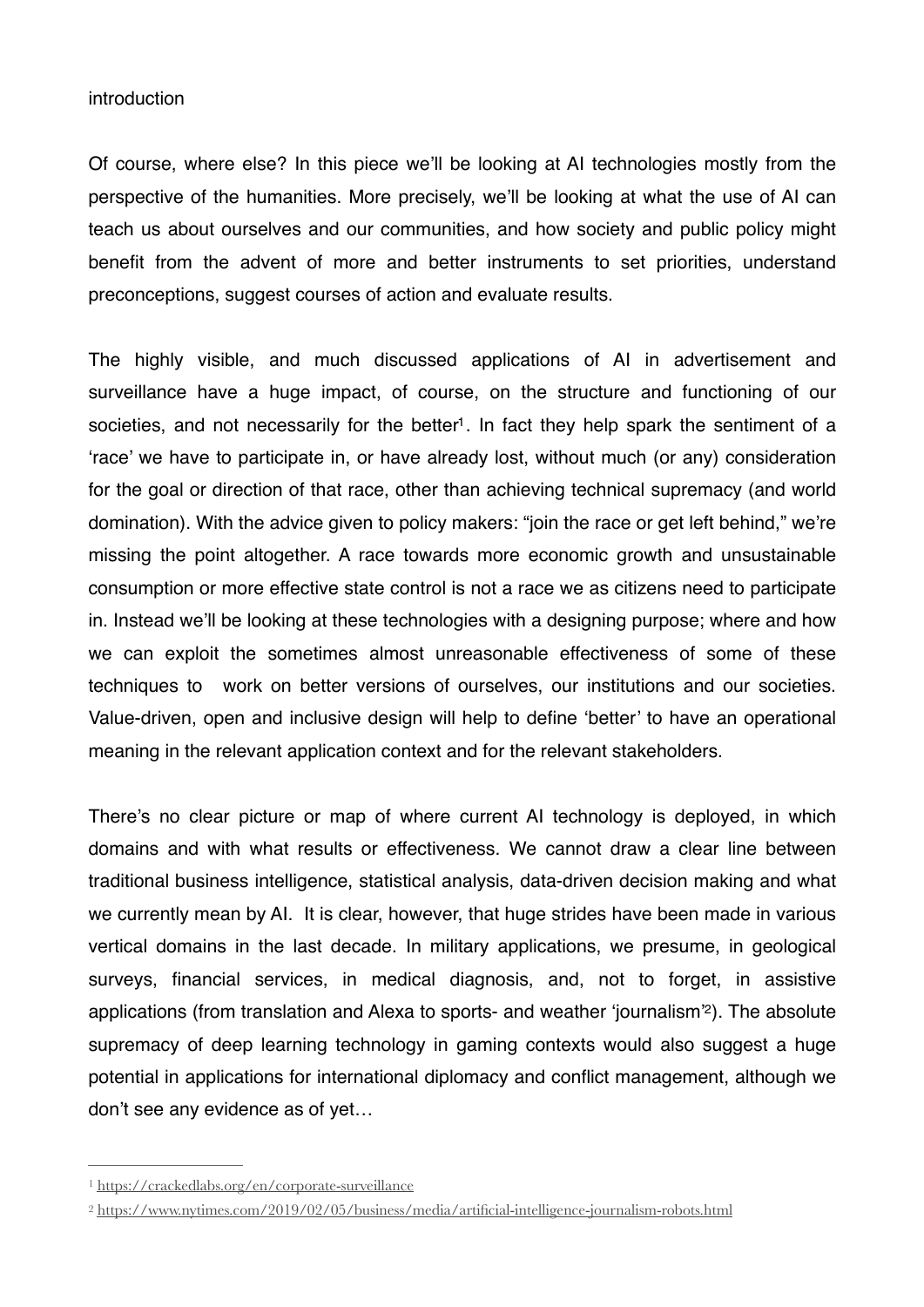One potential that we do not yet take advantage of is the power of AI to study our collective selves. Not in the sense that AI is comparable to human intelligence, it is not, but in the sense that we can 'freeze' a small section of our culture and lift it out into a model, enabling us to prod, probe and study that little bit of our existence in ways that we have never before been able to, potentially gaining insights that would otherwise be much harder to achieve. This we will explore in the rest of this paper.

### culture as bias

<span id="page-3-4"></span><span id="page-3-3"></span>Whenever applications of AI are discussed that affect people directly, such as predictive policing, job applications management or repeat offence prediction (COMPAS<sup>[3](#page-3-0)</sup>) there's talk of bias. Usually the systems turn out not to be neutral with regard to ethnicity or gender. Amazon's recruiting software perpetuated male dominance in tech jobs, penalising women for not having been hired in the past, effectively<sup>4</sup>[.](#page-3-1) Defining 'neutral' is a challenge in itself, but we can conceive of a statistical definition regarding a desired behaviour in a particular context. The point of course is that, as the training data will not be neutral, we would need to 'skew' the algorithm, either in the learning phase or in the inference phase. Even if we could isolate the parameters under consideration, no technique is foolproof, and there is usually a trade-off between accuracy and fairness<sup>[5](#page-3-2)</sup>. Indeed, even when the unfairness is obvious and easily detected it turns out still to be very hard to ameliorate because it is impossible to understand interdependances between the multitudes of attributes captured in a typical model.

<span id="page-3-5"></span>When corrected for gender bias, the Amazon system did not perform better than random and was abandoned. Of course the problem is far more insidious when systems are used where unwanted bias is not obvious and not (easily) detected.

There are many articles and publications on bias and how to avoid it. Bias is categorised, and recipes supplied to address each class. The problem with this 'how to prevent machine bias' approach is that, in general, the desirable classification behaviour that we

<span id="page-3-0"></span>[<sup>3</sup>](#page-3-3) <https://www.propublica.org/article/machine-bias-risk-assessments-in-criminal-sentencing>

<span id="page-3-1"></span>[https://www.reuters.com/article/us-amazon-com-jobs-automation-insight/amazon-scraps-secret-ai-recruiting-tool-](https://www.reuters.com/article/us-amazon-com-jobs-automation-insight/amazon-scraps-secret-ai-recruiting-tool-that-showed-bias-against-women-idUSKCN1MK08G) [4](#page-3-4) [that-showed-bias-against-women-idUSKCN1MK08G](https://www.reuters.com/article/us-amazon-com-jobs-automation-insight/amazon-scraps-secret-ai-recruiting-tool-that-showed-bias-against-women-idUSKCN1MK08G)

<span id="page-3-2"></span>[<sup>5</sup>](#page-3-5) <https://towardsdatascience.com/a-tutorial-on-fairness-in-machine-learning-3ff8ba1040cb>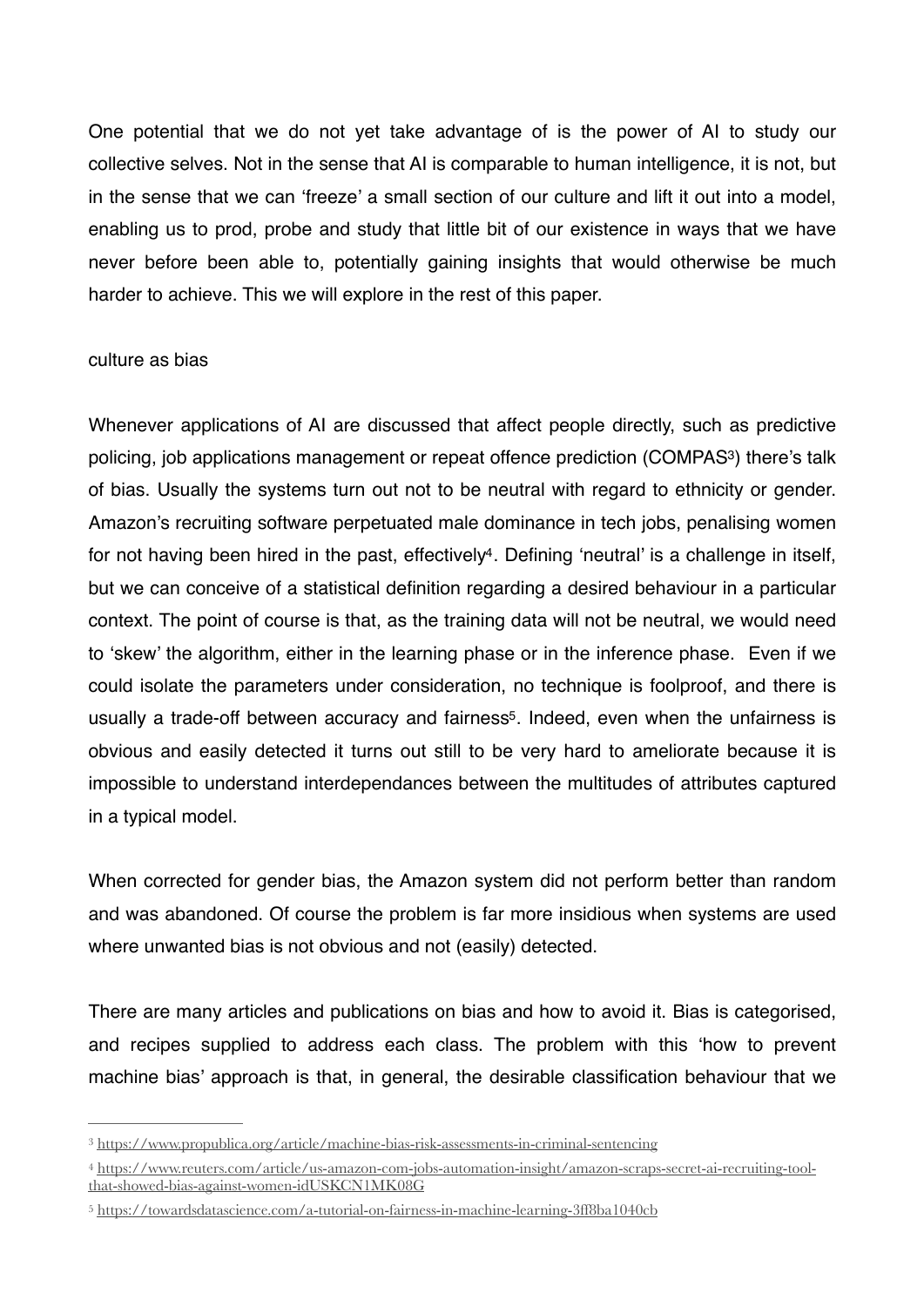train our models for is indistinguishable from undesirable bias, in a technical sense. Classification or grading is desirable on one axis, detrimental on the other. How do we know which axes there are, which are relevant, which desirable and which not? Typically, the inner workings of a trained model are too subtle to understand directly; we cannot intuit the mechanism of operation and correct the model on that level. If, during training, we try to anticipate all possible dimensions and identify and prevent the undesirable ones from expressing, we'll end up building a rule-based system which we now know cannot hold a candle to deep learning networks in many applications.

This is not to say that we cannot or should not bother ourselves with avoiding unwanted bias; obviously we should do our utmost to build models that are effective at the job and do so in a way that is consistent with our moral code. In all systems that affect people directly, but especially where they touch on (constitutional) law or basic human rights, we can never assume, however, that the system is neutral in any way but always reflects both the culture in which is was designed as well as the circumstance in which it is used.

## context, context

When we think of 'culture' we could, for the sake of argument, think of this as a huge set of dynamic interacting and interdependent preferences, biasses in the above sense, for all intents and purposes. We could be talking about Western Culture, or maybe something less huge as in the "KLM culture" vs. "Air France culture". Or even smaller as in "Amazon's hiring culture over the last decade".

The point being that we can, if we allow ourselves, see the training of a model as capturing a chunk of culture, freezing it, and storing it in a queryable framework for later use. The context from which we took the 'chunk' remains behind, and the chunk becomes static (in the sense of 'frozen', not 'noise'). When we later 'perform' the model, present it with relevant inputs, it expresses in a new context, maybe very similar, maybe not so. There are many ways in which context can differ; interpretatively, as in culture, technically, or in purpose, application, for instance.

Models are, in this sense, not universal; just imagine an U.S. trained COMPAS being used to judge repeat offence chance of people in a Norwegian court. Or, closer to reality, a U.S. trained model to detect offensive content in Dutch online expression (where US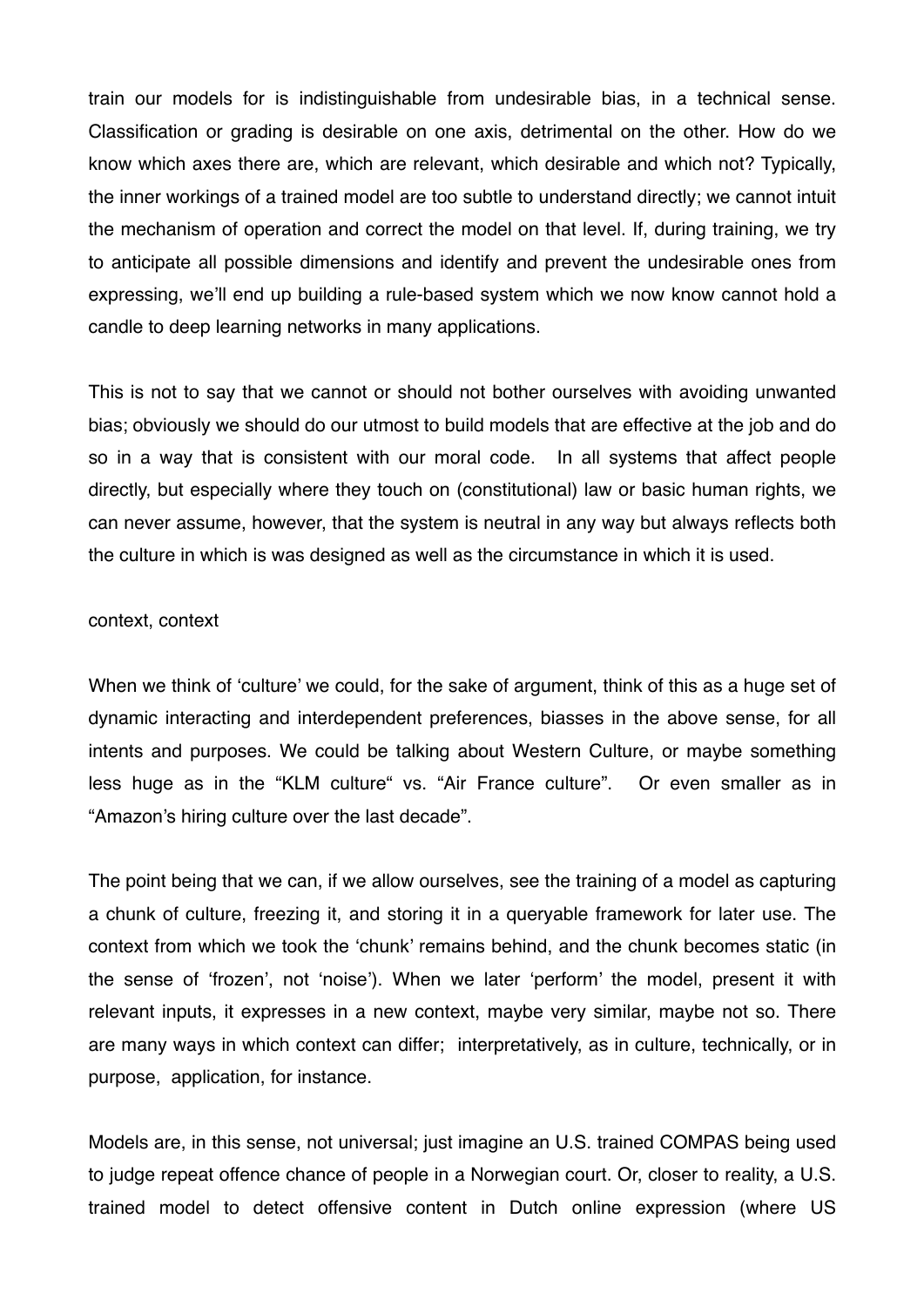prudishness regularly exasperates artists & publishers). This mismatch may also occur across time, of course, where a changing morality causes a system to be no longer effective where it previously performed acceptably.

We would not refer to this kind of issue as a problem of bias, although in non-obvious cases it is not very likely that there is a fundamental difference in effect between a model / context mismatch and bias issues. We could say that when the model is performed, the application context as well as the choice of inputs -the question that we ask- inflict a further set of both desired and detrimental biasses that we need to be aware of.

Of course, in the obvious cases we'll catch the mismatch, or won't even consider the application. But, as with bias, the systems could produce non-obvious detrimental results from subtle mismatches in context that we are not aware of.

### culture probes

If we, in a tour de force of suspension of disbelief, allow ourselves to reduce culture to a set of interacting preferences, and to define a preference (a bias) as a probability distribution on a particular axis (where a normal distribution would be the absence of bias on a particular parameter), we can see a many-dimensional matrix taking shape. This matrix would provide us with a means of probing, measuring and studying the encoded chunk of cultural practice using mathematical and computational techniques. Of course, identifying the axes and distributions in the first place is going to be more than a challenge. Starting with a very small domain may offer some insight and suggest some approaches to study both the model and the 'culture' it encodes. Apart from a strictly technical analysis, through successively and selectively exercising the model with (artificial) input vectors we might try to find the emergent dimensionality of the encoded domain, or even try to identify the most prominent axes affecting the results, as well as their distributions. Since the original context has been 'cut off' and the model is a frozen representation of the domain we're investigating, and it does no longer adapt to use as the system it represents originally did, there will be quite some caveats in drawing any conclusions about that original domain from these exercises. Nevertheless, as with studying liver cells in vitro, we can still gain a lot of insight into the systems.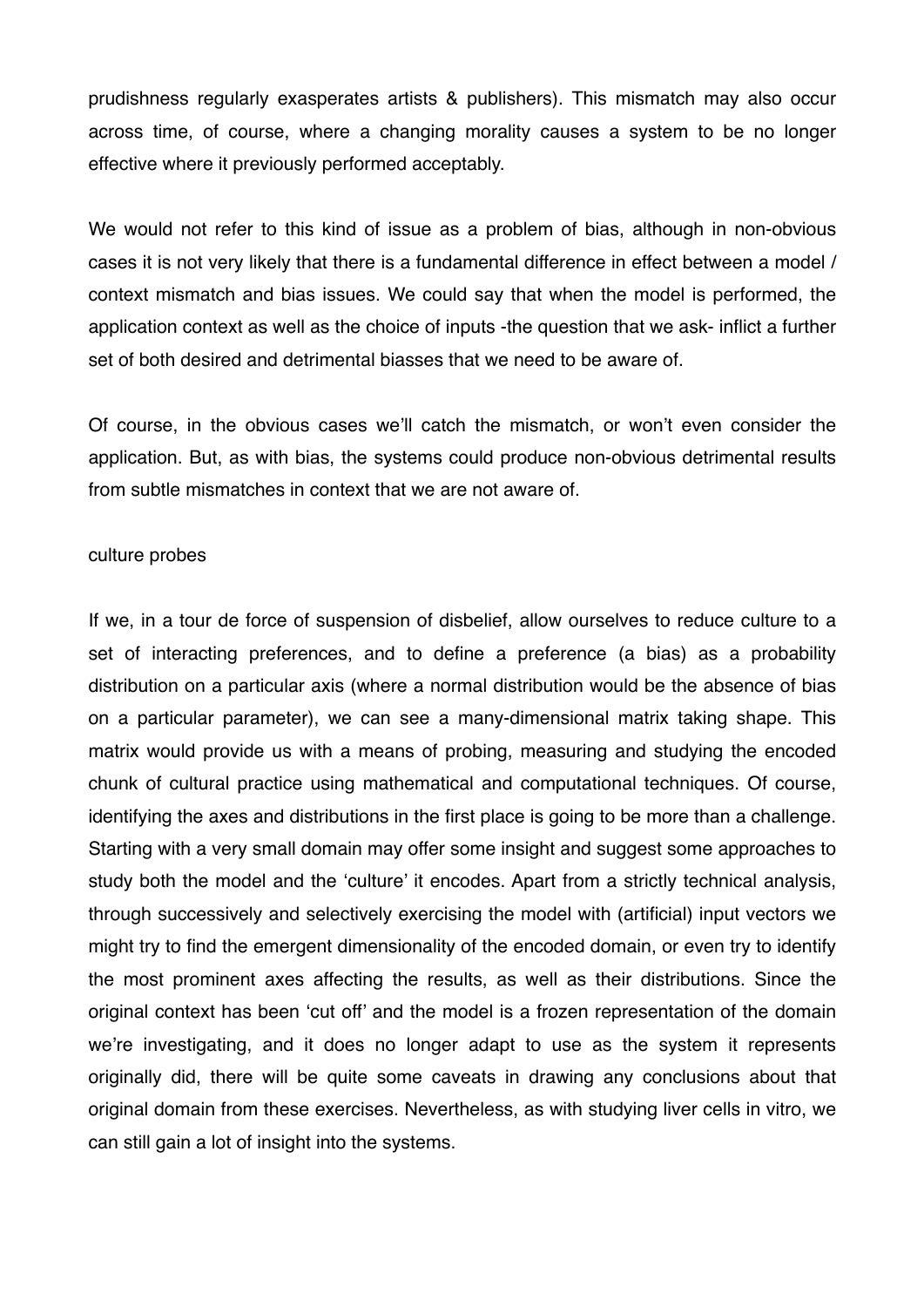It also becomes interesting to speculate about 'reverse AI', where we have a real input, or set of inputs; we have designed, or there is agreement on an ideal result, given these inputs, and we try to find or calculate the 'training data' the would produce the model that generates these outcomes. We then ask questions like 'what culture would produce a good or optimal x or y, given these inputs'. This would then allow us to evaluate and possibly adjust current practices underlying the domain.

This culture probing is highly speculative, of course, but the experiments may lead to increasing our knowledge of the way in which the models encode the domain they are trained in and may also give us a better way to differentiate between wanted and unwanted bias, even if it will be very hard to ameliorate the one without compromising the other.

The advent of the use of AI has drawn attention to way we work and made explicit, in some cases, the underlying assumptions in our behaviour; not only the biasses of the models we have trained. In the humanities, we already profit from the advent of AI in the sense that we have now have a chance and an excuse for a renewed focus on the way we make decisions and on the hidden mechanisms in much of our cultural practice. We should ride this momentum and thereby better understand and design both the technology and the society that we live in..